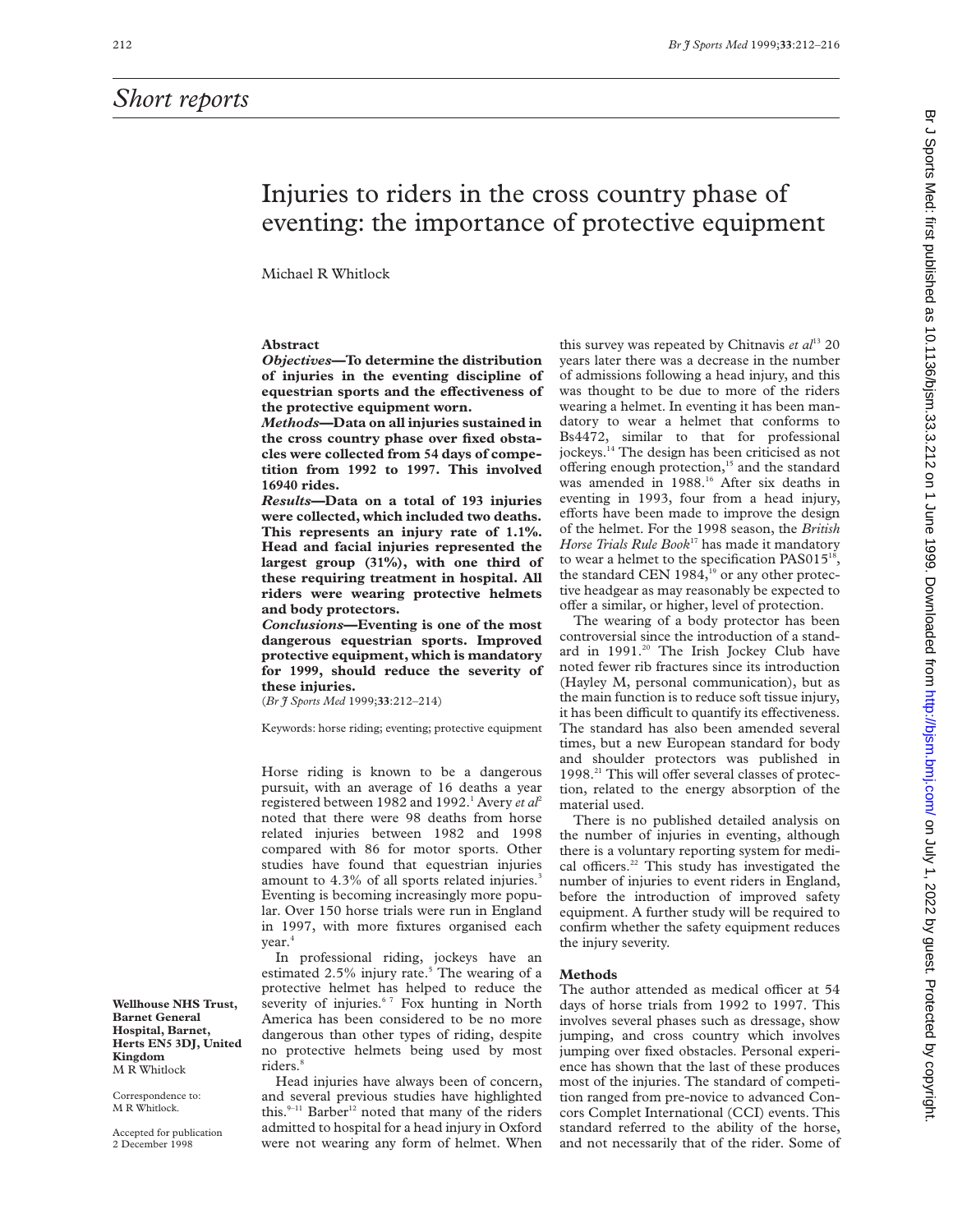

*Figure 1 Anatomical distribution of eventing injuries.*

the riders would compete with one horse in a novice class, for instance, and a different horse in the advanced section on the same day.

The criterion for an injury was that the rider required medical assistance and was considered unfit to continue riding that day. Hospital records were obtained in relevant cases, but no attempt was made to determine the final outcome. Injuries in the other phases of the competition, such as show jumping, were excluded.

#### **Results**

In the 54 days of cross country, 16940 horses competed. There were 193 injuries and two deaths. This represents an injury rate of 1.1% per ride. Both of the deaths occurred in a CCI event, the highest level of the competition. One death was due to a head injury sustained when the horse fell on top of the rider, and the other was due to massive chest injuries incurred also when the horse fell on the rider.

Figure 1 shows the anatomical distribution of the injuries. Most of the injuries were to the head and face (31.1%), with the shoulder girdle being second in frequency (20.7%). Twenty four riders were admitted to hospital, 20 with a head injury. Fifty five of the riders with a head injury were wearing a helmet to Bs4472 standard and five to the PAS015 specification. In two cases the rider was wearing a PAS015 helmet when the horse fell, crushing the head. Both riders were admitted to hospital and discharged within 24 hours.

There were two fractures to the spine, due to direct impact falls on to the ground. One case involved a fracture of T12, as well as several fractures to the transverse processes of the lumbar vertebrae. No riders were partially or permanently paralysed. No soft tissue injuries to the neck were recorded, although it was known that some riders were unable to ride the next day because of neck pain.

All riders were wearing a body protector to a BETA standard, but none of those who sustained a shoulder girdle injury were wearing a shoulder protector to any standard. In comparison there were 20 falls where the rider was wearing a shoulder protector to CEN class 3 standard. These were witnessed falls where the rider might be expected to have sustained a severe injury, but all were able to continue the competition.

#### **Discussion**

The results show that there were a large number of head and shoulder injuries, and protection to these areas should be given a high priority. The helmet is designed to withstand direct impacts and not from the rotational element of a head injury. When the Bs4472 standard was amended in 1988 to improve coverage around the sides, the manufacturers produced a more flexible lightweight helmet which was less likely to withstand crush injuries. Although rare, a crush injury, where the horse rolls on the rider, often has a fatal result. Some situations, in which the rider was wearing the more rigid PAS015 helmet, suggest that the severity of injury was reduced, but further studies will be needed to see if the overall severity of head injuries will be reduced by wearing this type of helmet. The PAS015 committee has already noted these findings, and has proposed a modification of the specification to include a simple lateral deformation test.23 This will ensure that the helmet will be able to withstand some of the crushing effect when a horse rolls on top of the rider's head.

In all cases the rider was wearing some form of body protector, yet 24 chest injuries were recorded, one fatal. The protector is still in the developmental phase and has been improved every year. It is designed to reduce soft tissue injury and possibly provide some protection to the chest and spine from a fall or kick. It may also reduce the severity of injury from a kick to the upper abdomen. No rider who sustained a chest or spinal injury was wearing a protector that conformed to the BETA Class 3 or prEN 13158 standard. It is only when riders wear such garments that an accurate evaluation will be possible. Shoulder protectors have only been recently introduced as part of the standard. There have, however, been 20 witnessed falls where a shoulder injury was expected and the rider was wearing a shoulder protector. In all instances the rider was able to continue the competition. None of the riders who sustained a fracture to the shoulder girdle was wearing any form of protection to that area.

This paper has emphasised the importance of using the highest possible level of safety equipment in the cross country phase of eventing. This is reflected in the requirements for the wearing of helmets in competitions in the United Kingdom, under British Horse Trials Rules. It does not, however, insist on class 3 body protectors, nor shoulder pads. For international competitions, held in the United Kingdom and abroad, the requirements for wearing helmet and body protectors are lower. Perhaps the International Equestrian Federation should consider changing them, in view of the potential risks for riders.

- 1 Office of Population Censuses and Surveys. Fatal accidents<br>occurring during sporting and leisure activities, 1982–92.<br>Documents DH4 84/3–93/3.
- 2 Avery JG, Harper P, Ackroyd S. Do we pay too dearly for our sport and leisure? *Public Health* 1990;**1046**:417–23.
- 3 Lloyd RG. Riding and other equestrian injuries: consider-able severity. *Br J Sports Med* 1987;**21**:22–4. 4 British Horse Trials Association. *Bulletin and Omnibus*
- *schedule 1998*. Stoneleigh, Warwickshire.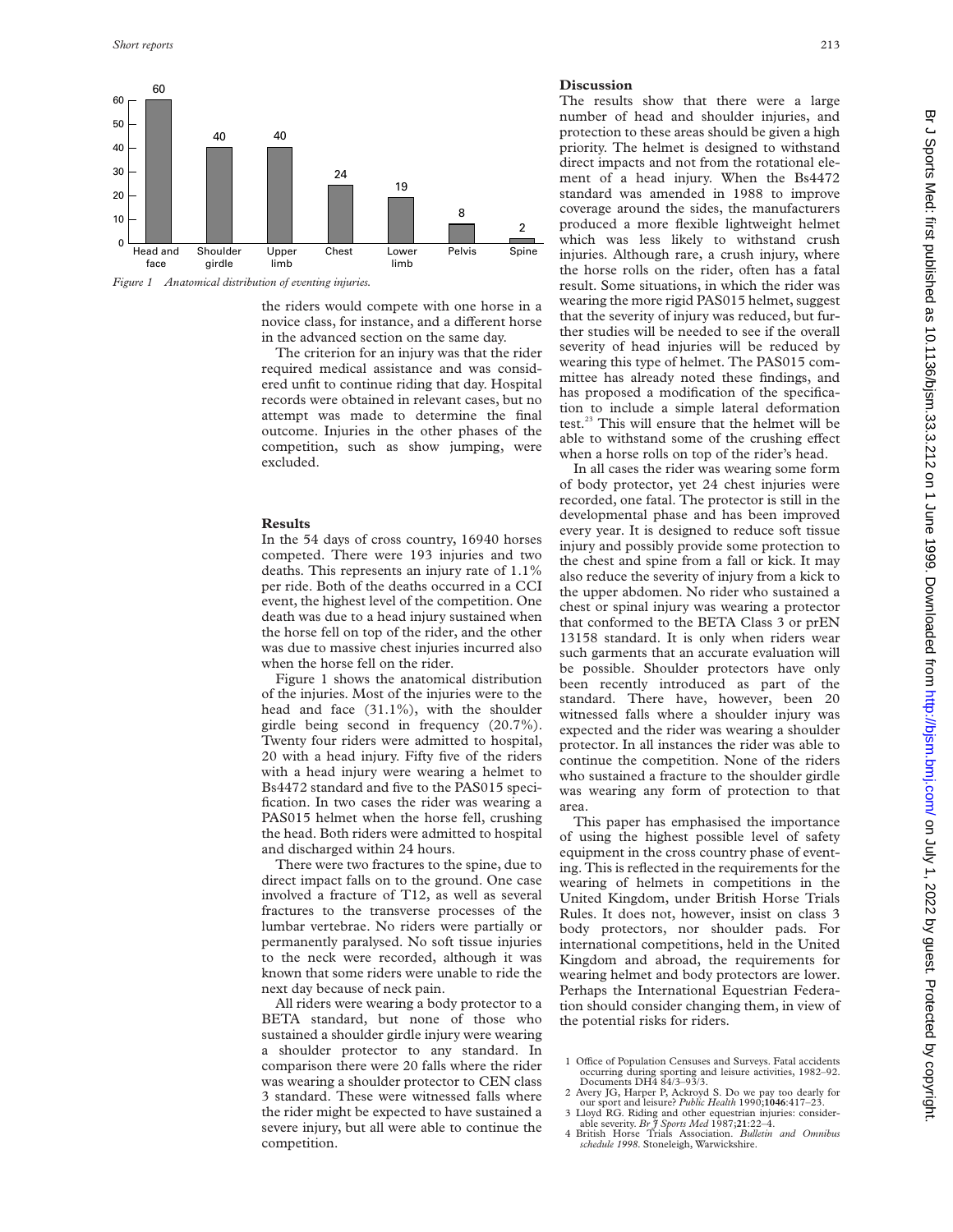- 5 Press JM, Davis PD, Weisner SI, *et al*. The National Jockey Injury Study: an analysis of injuries to professional horse racing jockeys. *Clinical Journal of Sports Medicine* 1995;4:<br>236–40.<br>6 D'Abreu F. Brain damage in jockeys. *Lancet* 1976:1:1241.
- Whitlock M, Whitlock J, Johnson B. Equestrian injuries: a comparison of professional and amateur injuries in
- Berkshire. *Br J Sports Med* 1987;**21**:25–6. 8 Harrison CS. Fox hunting injuries in North America. *Physi-cian and Sportsmedicine* 1984;**12**:130–7.
- 9 Brooks WH, Bixby-Hammett DM. Head injuries in eques-
- trian sports. *Physician and Sportsmedicine* 1983;**11**:82–6. 10 Ilgren EB, Teddy PJ, Vafadis J, *et al*. Clinical and pathological studies of brain injuries in horse-riding accidents: a description of cases and review with a warning to the
- unhelmeted. *Clin Neuropathol* 1984;**3**:253–9. 11 Muwanga LC, Dove AF. Head protection for horse riders: a cause for concern. *Archives of Emergency Medicine* 1985;**2**: 85–7.
- 12 Barber HM. Horseplay: survey of accidents with horses.<br> $BM$  1973:3:532.
- *BMJ* 1973;**3**:532. 13 Chitnavis JP, Gibbons CL, Hirigoyen M, *et al*. Accidents with horses: what has changed in 20 years. *Injury* 1996;**27**: 103–5.
- 14 British Standards Institute 1972. Protective skull caps for jockeys; Bs4472.
- 15 Mills NJ, Whitlock MR. Performance of horse-riding helmets in frontal and side impacts. *Injury* 1989;**20**:189– 92.
- 16 British Standards Institute 1988. Protective skull caps for jockeys; Bs4472.
- 17 British Horse Trials Association Rules Book 1998. Stoneleigh, Warwickshire. 18 British Standards Institute 1994. Protective hats for horse
- riders; Product Approved Specification (PAS)015. 19 European Committee for Standardisation (CEN) 1994.
- Helmets for equestrian activities; prEN 1384. 20 British Equestrian Trade Association (BETA) 1991. Protec-
- tive vests for horse riders. 21 European Committee for Standardisation (CEN)1998. Protective jackets, body and shoulder protectors for horse riders; prEN 13158.
- 22 Lloyd Parry J. Risks and injuries in horse-riding sports. In: McLatchie G, Lennox ME, eds. *Soft tissues: trauma and*
- *sports injuries.* London: Butterworths, 1993:468–74. 23 British Standards Institution 1998. Helmets for equestrian use: Product Assessment Specification PAS 015; 1998.

## **Take home message**

There is a relatively high risk of sustaining an injury during the cross country phase of eventing. This can be reduced by using PAS015 helmets and body/shoulder protectors to the prEN 13158 standard.

## The prevalence of chronic knee injury in triathletes

Kirstie Clements, Ben Yates, Michael Curran

#### **Abstract**

*Objectives***—To add to the area of triathlon research by providing much needed prevalence data on knee injury in triathletes.**

*Method***—An incidental "in field" sampling technique was used to interview 58 triathletes aged between 15 and 55 years about knee injury during a triathlon event. The sample comprised 46 men and 12 women.**

*Results***—Most knee injuries occurred during the running event (72%) and** affected the lateral side of the knee (38%). **In all, 78% of the sample sought treatment from a healthcare professional.**

*Conclusion***—The study has provided much needed prevalence data on chronic knee injury in triathletes.** (*Br J Sports Med* 1999;**33**:214–216)

Keywords: triathlon; knee; Q angle

Triathlon began in Honolulu in 1978 and involves three events, running, cycling, and swimming. According to Williams *et al*, 1 despite ever increasing interest in the sport, research in this area has lagged far behind that into other sports. The amount of literature available detailing aspects of injury and training regimes is small. Studies have focused on incidence of injury, types of injury suffered, and physiological response to swimming, cycling, and running. $1-\frac{7}{2}$ 

In a study of 72 triathletes by Wilk *et al*, 8 three quarters sustained triathlon related musculoskeletal injuries during training as the result of overuse.

Collins *et al*<sup>9</sup> surveyed 600 finishers in the Seafair Triathlon in 1986 with a 45% return rate. They reported that 49% of the respondents suffered a training related injury which caused them to stop training for at least one day. Some 70% of the injuries were related to running, and the knee, shoulder, and ankle were the most vulnerable. The investigators noted that higher training mileage for swimming, cycling, and running did not lead to a significantly higher incidence of injury.

A study by Korkia et al<sup>10</sup> also found that the injury incidence was unrelated to the mean amount of weekly training, competition, intensity, or frequency of training in 155 British triathletes over an eight week period. At least one injury was reported by 58 (37%) of the participants. The most affected areas for these triathletes were the ankle/foot, thigh, knee, lower leg, and back. Most (84%) of these injuries were minor, and 83% of the respondents did not have to miss a planned competition.

Ultraendurance triathletes who competed in the 1986 Hawaii Iron Man Triathlon were studied by O'Toole *et al*. <sup>11</sup> It was found that 91% of participants had sustained at least one soft tissue injury during the preceding year, and 84% of participants reported knee/thigh injuries.

Cipriani et al<sup>12</sup> surveyed 118 triathletes and found that knee injuries were the most common.

**University College Northampton, Nene Centre for Healthcare Education, Park Campus, Boughton Green Road, Northampton, United Kingdom** K Clements B Yates M Curran

Correspondence to: M Curran, 5 Dover Close, Manor Farm, Rushden, Northants NN10 0RQ, United Kingdom.

Accepted for publication 11 February 1999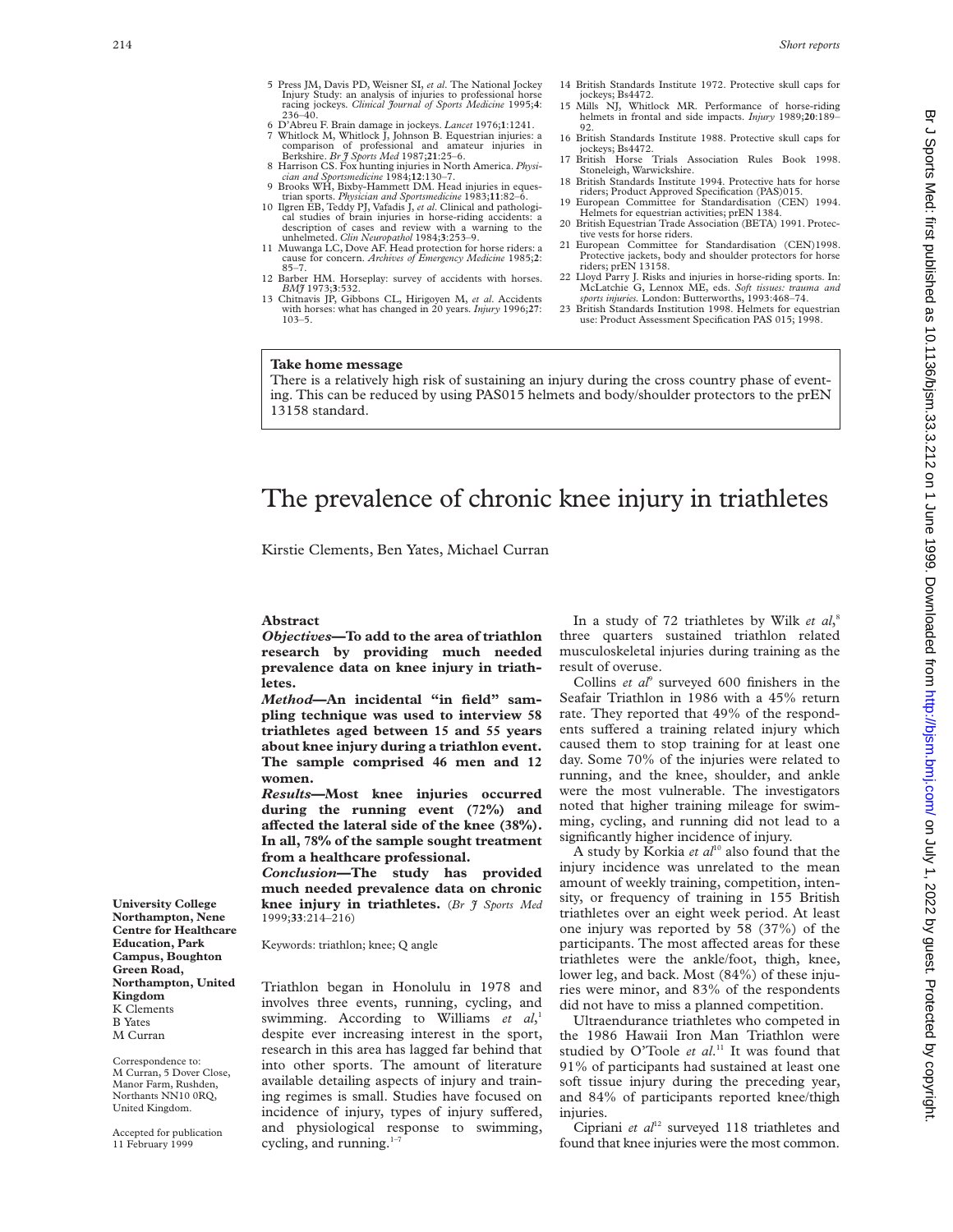*Table 1 Location of knee injury in relation to triathlon stage*

| Area of knee affected | Run  | Cycle | Run and cycle |
|-----------------------|------|-------|---------------|
| Lateral               | 33.3 | 5.5   |               |
| Medial                | 16.6 | 5.5   | 5.5           |
| Anterior              | 11.1 | 5.5   | 0             |
| Anterior/lateral      | 11.1 | 0     | $\Omega$      |
| Medial/lateral        | 0    | 5.5   | 0             |
| Posterior             |      |       | 0             |

Values are percentages.

Only 42% of the triathletes sought medical treatment, and 43% had to stop training.

Epidemiology studies noted that most triathlon related injuries occur during run training.<sup>8 10 11 13</sup>

## **Method**

## **SUBJECTS**

An incidental "in field" sampling technique was used to interview 58 triathletes aged between 15 and 55 years during a triathlon event. The sample comprised 46 men and 12 women.

#### PROCEDURE

A structured questionnaire to be administered by an interviewer was designed to assess injuries to the knee sustained during triathlons. The 27 closed ended questions sought to ( *a* ) show the prevalence of knee injury within a sample group of triathletes, ( *b*) identify the most common location of knee injury, and ( *c* ) determine from which healthcare professionals triathletes sought treatment. Before inclusion in the survey each subject had to meet certain inclusion/exclusion criteria. The inclusion criteria were: aged between 15 and 55; actively training/racing in triathlon for at least one year; participating in all three disciplines; when injury occurred, it was sustained between 1994 and 1997; injury was sustained through training/racing in a triathlon related sport. The exclusion criteria were: previous surgery to the knee; participation in another sport; suffering any debilitating disease. All questions were administered by one of the authors.

## DEFINITION OF INJURY

Injury was defined as any musculoskeletal ailment that caused the athlete to reduce, or refrain from, training for at least two days during the period 1994–1997.

### DATA ANALYSIS

To facilitate comparisons, the sample was divided into an injured and non-injured group which were compared using descriptive methods.

#### **Results**

The triathletes sought treatment as follows: 27% from a physiotherapist; 11% from a general practitioner; 17% from a podiatrist; 6% from a chiropracter/physiotherapist; 17% from a general practitioner/chiropracter; 22% did not seek treatment.

The average age was 31 years; 79% were men and 21% women. They could be broken down into age groups as follows: aged 15–20, three;

*Table 2 A breakdown of injured and non-injured triathletes*

|                                   | No of<br>triathletes | No of<br>injured | No of<br>non-injured |
|-----------------------------------|----------------------|------------------|----------------------|
| Athletic status                   |                      |                  |                      |
| Novice                            | 7                    | 1                | 6                    |
| Club                              | 17                   | 7                | 10                   |
| Age group                         | 26                   | 9                | 17                   |
| Elite                             | 7                    | 3                | 4                    |
| Do not compete                    |                      | $\Omega$         | 1                    |
| Duration of participation (years) |                      |                  |                      |
| >1                                | 13                   | 3                | 10                   |
| $2 - 5$                           | 20                   | 6                | 16                   |
| $6 - 8$                           | 16                   | 7                | 9                    |
| $9 - 10$                          | 6                    | 2                | 4                    |
| $11+$                             | 3                    | $\overline{c}$   | 1                    |
| Running surface                   |                      |                  |                      |
| Off road                          | 4                    | 1                | 3                    |
| Road                              | 19                   | 5                | 14                   |
| Grass                             | 6                    | 4                | 2                    |
| Treadmill                         | 1                    | 0                |                      |
| Mixed                             | 28                   | 10               | 18                   |
|                                   |                      |                  |                      |

| Table 3 |  | Formal diagnosis of knee injury |  |  |
|---------|--|---------------------------------|--|--|
|         |  |                                 |  |  |

| Formal diagnosis                  | Number of cases |  |  |  |
|-----------------------------------|-----------------|--|--|--|
| Idiopathic                        | 4               |  |  |  |
| Poor patellae tracking            | 4               |  |  |  |
| Iliotibial band friction syndrome | 2               |  |  |  |
| Abnormal pronation                | 4               |  |  |  |
| Chondromalacia patellae           | 3               |  |  |  |
| Osgood-Schlatters disease         |                 |  |  |  |

aged 21–25, five; aged 26–30, 23; aged 31–35, 12; aged 36–40, six; aged 41–45, five; aged 46–50, three; aged 51–55, one.

In all, 34% (20/58) of all the athletes interviewed claimed to have suffered a knee injury between 1994 and 1997.

Table 1 shows the prevalence of knee injury, and the area, in relation to the sport. No knee injuries were reported to have occurred during the swimming stage. Cycling produced knee injuries in 22% (4/18); the lateral, medial, and anterior aspects of the knee were affected. Some 65% (13/20) reported an injury to the knee during the running stage; most of these occurred on the lateral side of the knee. A further 6% stated that injuries had occurred to their knees through a combination of running and cycling.

Table 2 is a summary of injured and non-injured triathletes.

A previous formal diagnosis of knee injury was made in 18 cases (table 3).

## **Discussion**

A comparison between male and female athletes did not show any large differences. The predominance of male trialthletes compares with other studies.<sup>11</sup>

The average age of the triathletes in the study was 31 years, which is comparable with subjects in a study by Bailey *et al*, <sup>7</sup> but slightly lower than in a study by Massimino *et al*, <sup>6</sup> most triathletes in our study being in the 25–30 years bracket (39%) and the 30–35 years group  $(21\%)$ .

In all, 78% of the sample sought treatment in this study, compared with only 51% in a study by Korkia *et al*<sup>4</sup> and 42% in one by Cipriani *et al* . <sup>12</sup> In both the latter studies treatment was sought primarily from a physiotherapist. However, it should be noted that the time lapse